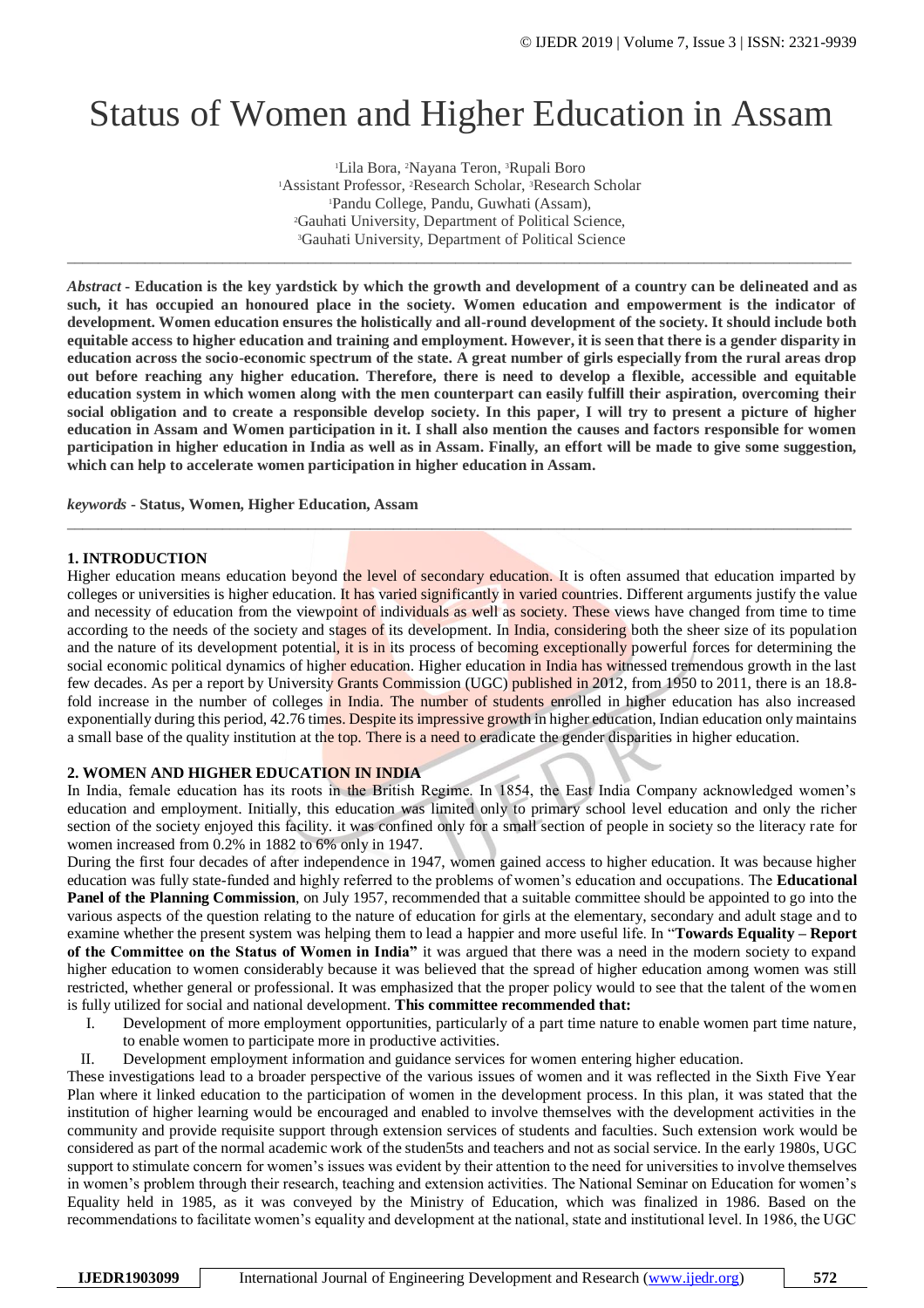issued the first guidelines to universities and colleges for the women's studies programme in the form of women's studies cell in the colleges and as centers within the colleges. All these activities lead to women participation in higher education in Indian universities. On the eve of the independence, the women enrolment was less than 10 percent of the total enrolment but in the academic year 2010-11 women enrolment increased up to 41.5 percent.

| Year                              | <b>Percentage of Literacy of Female</b> | <b>Colleges and University</b> |
|-----------------------------------|-----------------------------------------|--------------------------------|
| 1881-82                           | 0.02                                    |                                |
| 1901-02                           | 0.07                                    | 256                            |
| 1921-22                           | 1.8                                     | 905                            |
| 1946-47                           |                                         | 23207                          |
| No of girls enrolled per 100 boys |                                         | 12(General Education)          |
|                                   |                                         | 7(Vocational Education)        |

**Table 1.1 Enrolments of Girls and Women in Colleges and Universities in Pre –Independence India** 

Source: Ministry of Education, Govt of India towards Equality

The table 1.1 observed that female literacy during 1881-82 was only 0.02 percent. An increase to 6 percent of literacy of female was observed just before independence and during that period of time the number of colleges has also increased to 23,207. These were substantial increase in the establishment of institution of higher education since 1920 from 905 to 23,207 in 1946-47. However, the proportion of women enrolled in general education was 12 percent and was lesser in vocational education, 7 percent.

| Year    | No of female students (in Lakhs) | No of girls enrolled per 100 boys |
|---------|----------------------------------|-----------------------------------|
| 1946-47 | 0.2                              |                                   |
| 1950-51 | 0.4                              | 14                                |
| 1955-56 | 0.84                             | 17                                |
| 190-61  | 1.5                              | 22                                |
| 1965-66 | 3.24                             | 28                                |
| 1968-69 | 4.32                             | 30                                |

Source: Ministry of Education, Govt of India towards Equality

The enrolment of women in higher education gradually increased since independence. It increased from 12 percent in 1946-47 to 30 percent in 1968-69, which is double fold growth. More than four lakhs female were enrolled in colleges and universities in India during 1968-69.

#### **3. WOMEN AND HIGHER EDUCATION IN ASSAM**

Education is the agent of basic change in the status of women. It is the key factor in overcoming the barriers that women face and the basic tool for empowering women. However, the educational status of women in Assam is lagging far behind as compared to the other states of the country. To see that girls' education received proper attention of the Government and the public, the Assam Women's Education League was formed in May 1940 with Lady Reid as its President. The objects of the League were: (i) To invite all women in the province who were interested in education to join the League. (ii) To further the cause of Women's education in the province- (a) by pressing for reforms in the legislature, (b) by helping to create an informed public opinion. Its membership was open to all women on payment of 8 annas annually.136 In the first year itself, 223 women joined the League. The Director of Public Instruction welcomed the League, as he believed (iii) that it had immense potentiality in furthering the cause of women's education in Assam. it can be said that the establishment of British colonial rule in Assam saw for the first time the entry of girls into formal educational institutions. Prior, to the coming of the British, female education was informal and largely limited to acquiring practical household skills. It was a sex-segregated world; men and women did different work and occupied separate spaces. The collective efforts of the Christian missionaries, the British Indian Government and the social reformers of the age led to the opening of educational facilities for women. Progress was manifest in terms of an increase in the number of all types of schools and colleges for girls and an increase in the numbers of girls and women literates in the province. For instance, in 1911, only 20,753 women in the province were literate whereas, in 1921, the number had risen to 46,002.

After independence, the educational attainment of women of Assam at the district level can be analyzed through the female literacy rate and female enrolment rate at different stages of education. The female literacy rate is highest in upper Assam 60.35% which is quite higher than state average 54.61%. Central Assam and lower Assam show the poor performance in the field of final literacy rate compared to the upper Assam. These rates are 52.61 percent and 52.53 percent respectively. The proportion of female enrolment in different stages of education is very poor. In almost all the district of the state, in primary level enrolment rate is almost fifty percent in middle and high school level, the percentage of enrolment is around 45 percent. However, in higher secondary and junior colleges the female enrolment is much lower i.e. below 40 percent.

With the Establishment of Gauhati University in 1948, just after the independence had opened up a new chapter for the Higher education of the girls. In 1963, the Assam Government had set up the Assam State Council for Women's Education, which had made valuable suggestions for improvement of women education at the Higher education level also. Such as offering Post-Graduate & foreign scholarship for girls, the establishment of at least one (1) college in each district with provision for both Science & Arts, appointment of lady Joint-Director at Head – Quarter at all levels including Higher education. Another boon to the field of women education is the establishment of Women's Studies Centres in different central and state universities following the XI Plan Guidelines. Accordingly, in Assam, Chandraprabha Saikiani Centre for Women's Studies was established in Tezpur Central University in 2009, Department of Women's Studies under Gauhati University was established in 2010, Assam